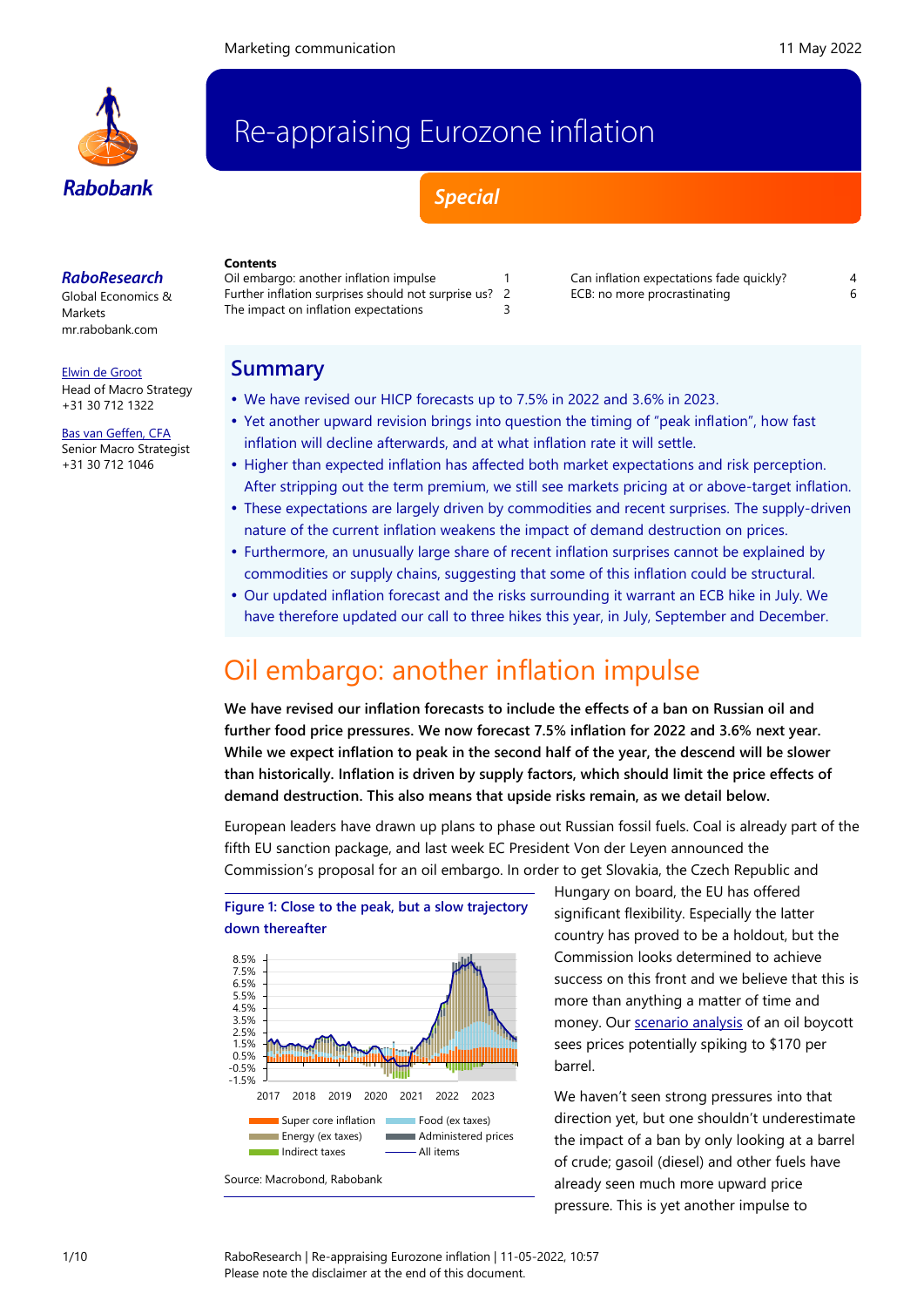Eurozone inflation as a high contribution from energy prices will remain a key feature of headline inflation over the next 6 to 12 months.

Besides energy, food price inflation is also likely to remain more elevated due to high fertilizer prices, disruptions in the production and distribution of food commodities, etc. Companies throughout the value chains have made significant price adjustments in recent months, but this process isn't over yet. We see food and beverages inflation spiking above 10% y/y by end-2022 (up from 6.3% in April).

Our core inflation projection is based on the assumption that wage growth accelerates towards 2.5% (on average) this year (up from 1.5% in 2021) and 3% next year, before easing back down as rising unemployment starts to weigh on wages. So, overall, our base case remains a situation where inflation gradually recedes, but the pace at which inflation will recede is likely to be considerably slower than we normally tend to see after an inflation spike (Figure 1). And the risk of the peak shifting out further is also clear from these projections. With inflation being driven largely by persistent supply factors, as commodities are weaponized, we believe the risk of a significant slowdown in inflation materializing due to demand destruction is less likely at this stage. That, in essence, is the definition of stagflation, at least for the next one to two years.

# <span id="page-1-0"></span>Further inflation surprises should not surprise us?

Our latest upward revision is a series in many. And we are not alone in this. Actual inflation data has outstripped economists' expectations to the extent that ECB staff dedicated an entire [section](https://www.ecb.europa.eu/pub/economic-bulletin/focus/2022/html/ecb.ebbox202203_05~6d1fb8f5b0.en.html) of their latest economic bulletin to an analysis of why their forecasts have been so wrong.

Figures 2 and 3 illustrate just how significant surprise inflation has been. We define this inflation surprise as the deviation of the actual inflation release from the Bloomberg consensus expectations ahead of each monthly release, weighing the Euro area data as well as that of its five biggest member states.<sup>1</sup> The sharp and persistent streak of positive inflation surprises since mid-2021 really stands out from its historical pattern since 1999. The total cumulative increase in headline inflation surprises is no less than 3 percentage points since June 2021. The only episode that comes anywhere close to such an increase is that of mid-2009 to mid-2012, when cumulative surprises ticked up (roughly) 1ppt, albeit over a much wider time frame.





**Figure 3: Core inflation surprises by survey month (shorter and smaller sample)**



<sup>1</sup> This only includes 'preliminary' inflation releases since revisions tend to be small in size, which would artificially deflate the perceived surprises. We applied a 50% weight to the Eurozone-wide data and 50% to the national data (which in turn are GDP-weighed). Furthermore, we applied equal weights to harmonized versus national data and m/m versus y/y surprises. Finally, deviations from the survey median and mean are equally weighted.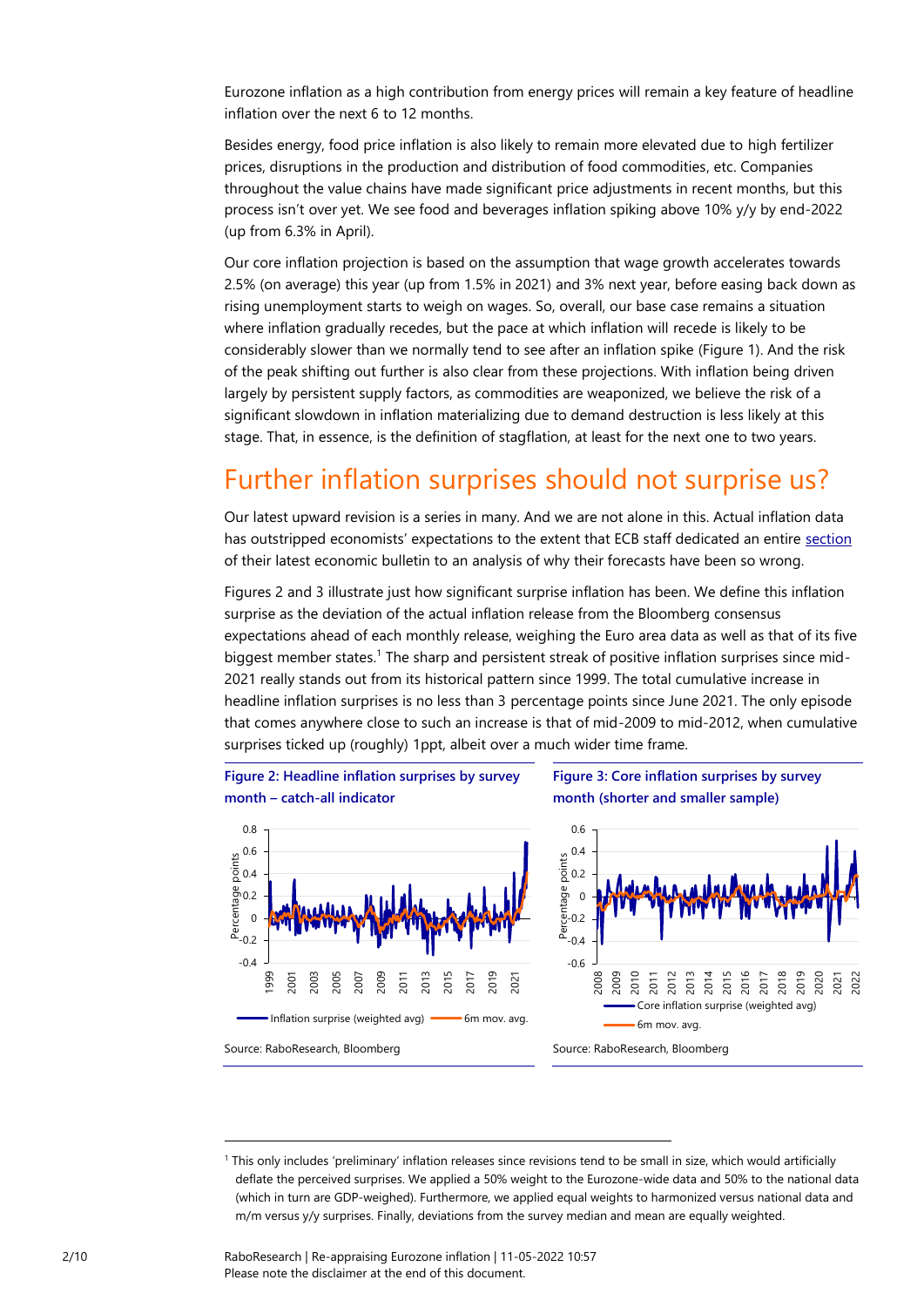For core inflation this phenomenon is less prominent and less persistent, although we are still talking about a cumulative surprise of about 1 percentage point since mid-2021.<sup>2</sup> So, at first sight, the explanation for the inflation surprises over the previous twelve months should at least contain a story that is related to commodity prices and, perhaps, supply chain disruptions (causing significant cost increases for shipping).

## **What's behind these surprises?**

To test this hypothesis we estimate a model, regressing the monthly inflation surprises on 1) the monthly change in commodity prices, 2) the Fed's index of global supply chain issues, 3) the effective exchange rate, and 4) the annual acceleration in both headline and core inflation. This analysis suggests that –indeed– economists have underestimated the impact of commodity price hikes and supply chain pressures on inflation. However, even after accounting for these unforeseen and admittedly hard-to-predict events, about 1.5 percentage points of the cumulative inflation surprise are still unexplained. The fact that roughly half of the total inflation misses cannot easily be explained away certainly raises the question whether this is a sign of structurally higher inflation.

# <span id="page-2-0"></span>The impact on inflation expectations

Markets have equally been caught on the wrong foot by inflation over the past year or so. And high inflation as well as the unusually large surprises has pushed up the price of inflation hedges. This is evident in both the break-even inflation rates derived from sovereign bonds as well as the



sharp rise in inflation swaps.<sup>3</sup>

### **Inflation term premium**

It is, however, not immediately clear whether these higher inflation swap rates reflect a rise in inflation *expectations* across all tenors, if increased *uncertainty* adds to the costs of hedging future inflation risks, or both. Using an [ACM-](https://www.newyorkfed.org/medialibrary/media/research/staff_reports/sr340.pdf)style term premium model, we have sought to separate inflation swap forwards into these two elements.<sup>4</sup> We find that, unsurprisingly, recent inflation has had a positive effect on both 'pure' inflation

expectations, as measured by the risk-neutral rate, and on the term premium, i.e., the extra compensation for inflation risks.

But relative impact of both factors varies across the tenors of the inflation swap forwards. The increase in inflation expectations has had a more pronounced effect on shorter maturities, which makes sense against the backdrop of positive inflation shocks. Expectations are still the most important factor behind the rise in longer-dated swaps, but a rise in the term premium, or uncertainty, has contributed more significantly (Figure 5).

 $2$  This indicator of core inflation surprises is only based on Eurozone and Spanish data due to availability.

<sup>&</sup>lt;sup>3</sup> Since inflation swaps are based on a 3-month lagged HICP, they are quite sensitive to changes in the HICP base. We will therefore refer to 1y inflation swap forwards below, which should be less affected by this due to arbitrage.

<sup>4</sup> Note that these estimates can be sensitive to the choice of model, and alternative methods may yield different estimates of the term premium component. However, our findings are qualitatively similar to the ECB's [estimates.](https://www.ecb.europa.eu/press/key/date/2022/html/ecb.sp220505~dcbd30ecb6.en.html)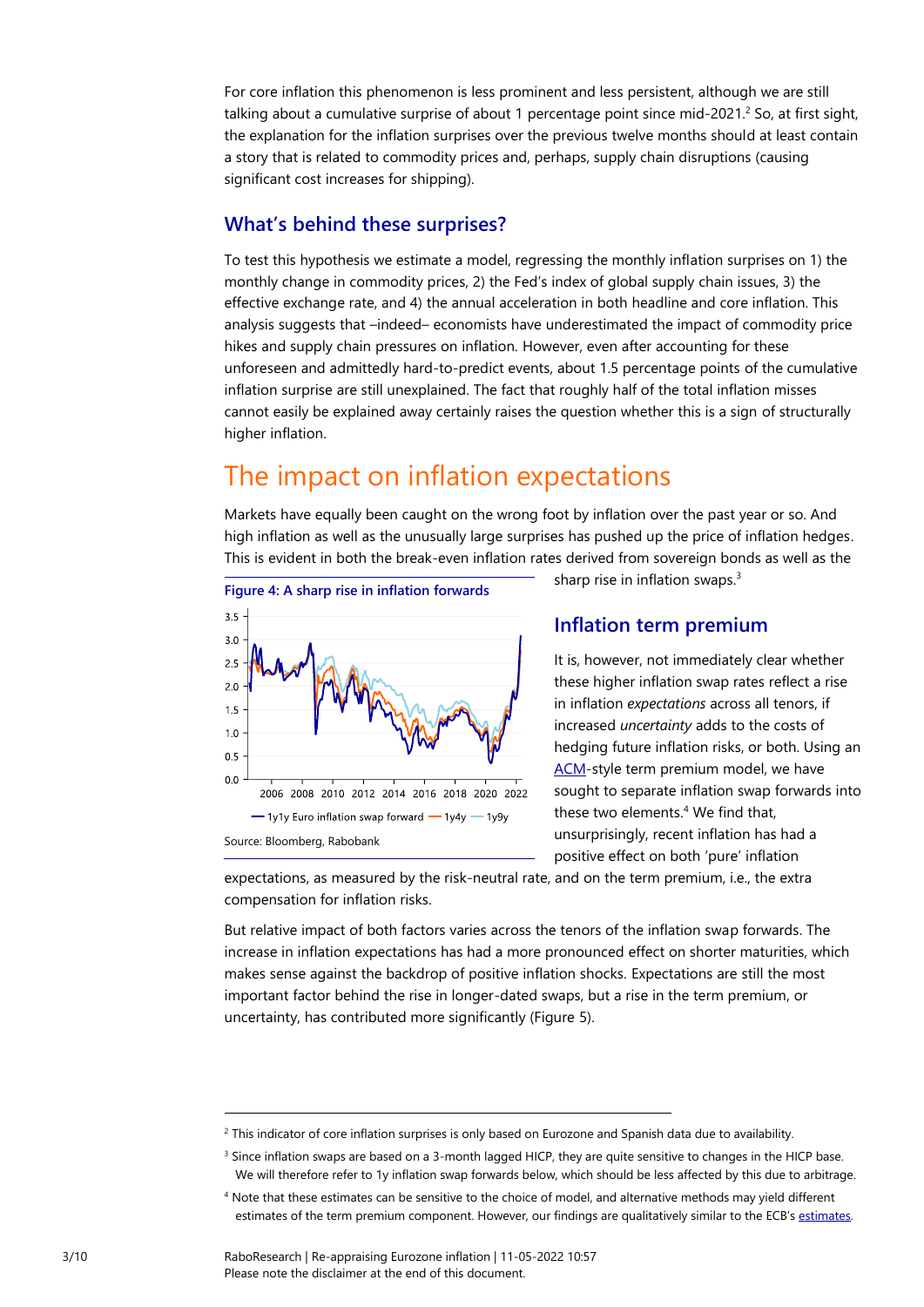



The impact of recent inflation data becomes more apparent when comparing the term premium estimates across time. For reference, looking at the increase in the 1y4y EUR inflation swap forward from 1.9% at the start of the year to 2.9% end-April, we estimate that 50bp of this increase are driven by expectations while another 50bp are due to heightened uncertainty and risk (Figure 6). The contribution of the term premium is even bigger if one looks at the change since the trough in inflation swap rates.

The model identifies a clear shift in market participants' concerns from the risk of lower inflation or even deflation (as in 2020) to fear that future inflation turns out higher than expected. In recent history, there are two periods of negative inflation term premiums. The first starts around 2015, when the ECB ultimately decided to launch quantitative easing to combat deflation risks. By 2018, when the economy and labour market looked a lot healthier, this had disappeared. The second episode coincides with a slowing economy toward the end of 2019 and reached a low during the early stages of the pandemic. The term premium has recovered since then, but most pronouncedly so since the start of this year.

In other words the market is now distinctly accounting for the risks of higher inflation in coming years. This suggests that inflation expectations could collapse quite quickly if the inflation data and geopolitical situation were to improve significantly and lessen the market's risk perception. Yet, the rapid increase in the inflation risk premium that has been priced, suggests that markets are mainly concerned that future HICP releases could come in higher than expected. Perhaps more important for the ECB is the model's estimate of the risk-neutral rate. For the 1y4y year inflation swap forward, this has just broken through the 2.00%. So if we were to take away the element of uncertainty, market pricing still suggests that medium-term inflation expectations are now above the central bank's target. Meanwhile, longer tenors are at, or only slightly below, 2.00% (Figure 5). Of course, these 'pure' expectations are not static. However, with expectations above target, the ECB should be very cautious that the markets' increased perception of upside risks does not transform to outright higher expectations.

# <span id="page-3-0"></span>Can inflation expectations fade quickly?

That puts the focus on the factors behind the markets' repricing of the inflation outlook. To what extent was this commodities driven? Has the weaker euro played a role? And would clear signs that inflation has plateaued be sufficient to lead to a significant reversal in these inflation swaps? Can we make a plausible breakdown into 'structural' and 'transitory' elements?

We updated our model that breaks the changes in inflation swap rates down into several key components, choosing a time frame of June 2021 to April 2022 to capture most of the recent inflation surge. The estimates are based on a linear regression analysis, which typically explains around 50% of the monthly changes in the forward rates.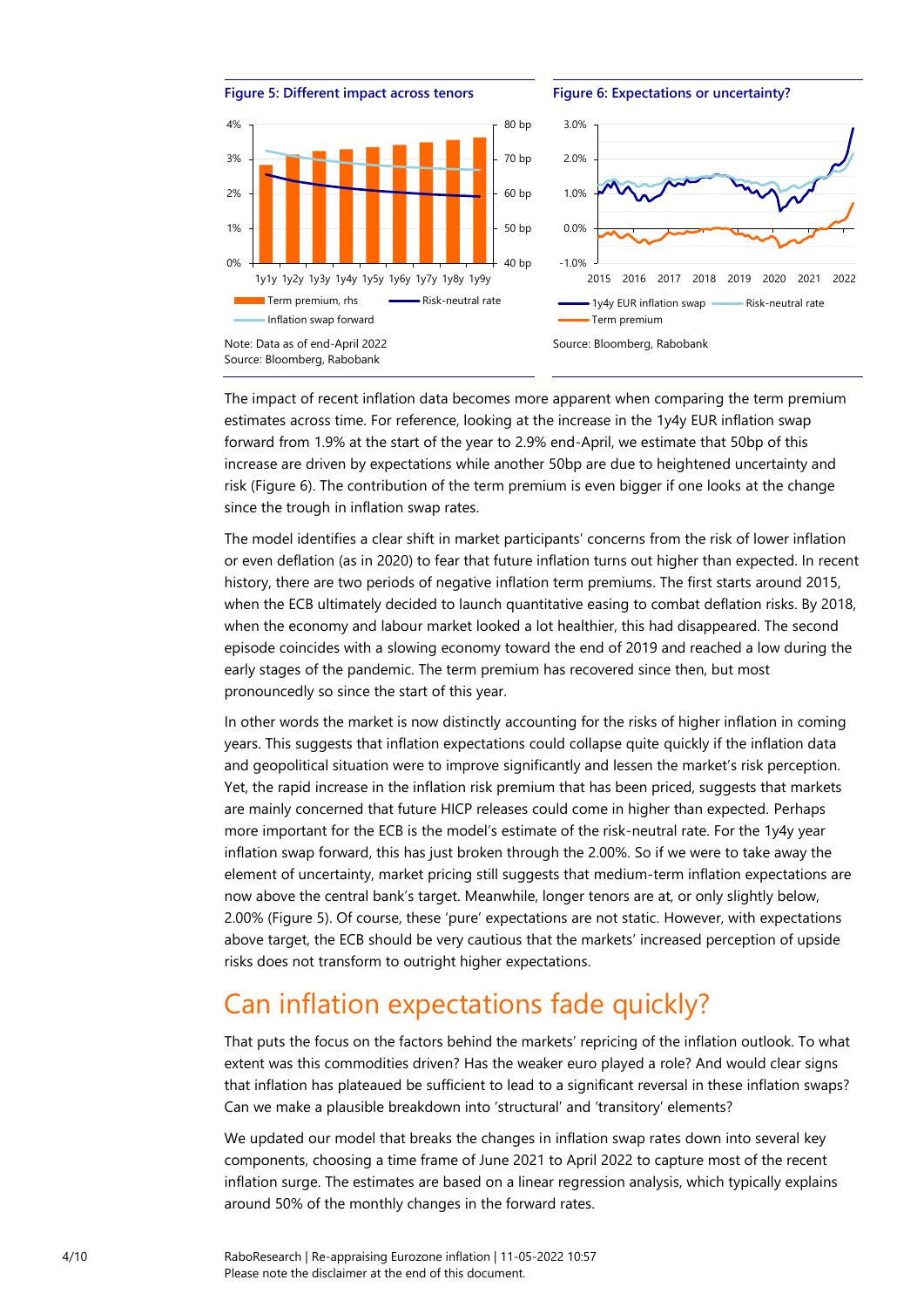Inflation surprises (defined here as the monthly surprises in the Bloomberg economics survey), inflation volatility (the square root of the monthly change in the y/y headline inflation rate) and higher commodity prices (in USD) clearly stand out as the three main sources of upward pressures on inflation forward rates (Figure 7). Interestingly, however, the (trade weighted) euro has not played a significant role and –if anything– has negatively contributed so far, despite its recent weakness. Bear in mind, though, that 2020 saw a significant appreciation of the euro; so on balance it is still fairly close to the 2017-2019 average. The offsetting impact of rising risk aversion (defined as a rise in the VDAX) has played a modest role so far, although it has been on the ascend lately.





The strong contribution of inflation surprises and inflation volatility corresponds to the observed increase in the term premium. However, it is noteworthy that the impact of inflation surprises and inflation volatility have been more pronounced in the shorter dated forwards. This makes sense considering the recent string of forecast errors, and attests to the –at least partially– transitory nature of the current inflation rates. Commodity price increases have played a slightly bigger role in the longer dated forwards (especially in a relative sense), which is perhaps somewhat counterintuitive. This does point to the possibility that the market sees the rise in commodity prices as a sign of more structural inflation, for example out of concerns that commodities are increasingly being 'weaponised'.

The big impact of inflation surprises is clearly the most worrying sign since it would take consecutive negative surprises in the future to see a decline in inflation swaps. For inflation volatility/uncertainty that would seem to be a more logical path and so we would treat this factor as being more transitory rather than permanent. Overall, however, there may be a good deal of persistence in these inflation swap rates, with the downside potential stemming mainly from a gradual decline in inflation volatility in the short-term and from a retreat in commodity prices in the long-term.

### **The 'S'-word**

Finally, we observe that recent increases in (nominal) rates have been largely driven by the inflation outlook. The inflation swap forward accounts for roughly half of the increase in EUR swap rates at long-end of the curve, and as much as 75% in the shortest tenors (Figure 8). First of all, this suggests that when inflation concerns fade, nominal rates could quickly retrace from their current highs. Slower growth will probably help to some extent, since this should affect inflation expectations. However, the relatively weak ties between the recent moves in nominal swap rates and their 'real' counterparts suggests that the impact of slower growth could be less than usual.

That makes sense, considering that the 'S'-word is increasingly being mentioned: a stagnation could be just one half of the stagflation-duo, and may mean less in terms of the inflation outlook. Indeed, given the geopolitical shifts that are abound and the continued impact of China's zero-

Source: RaboResearch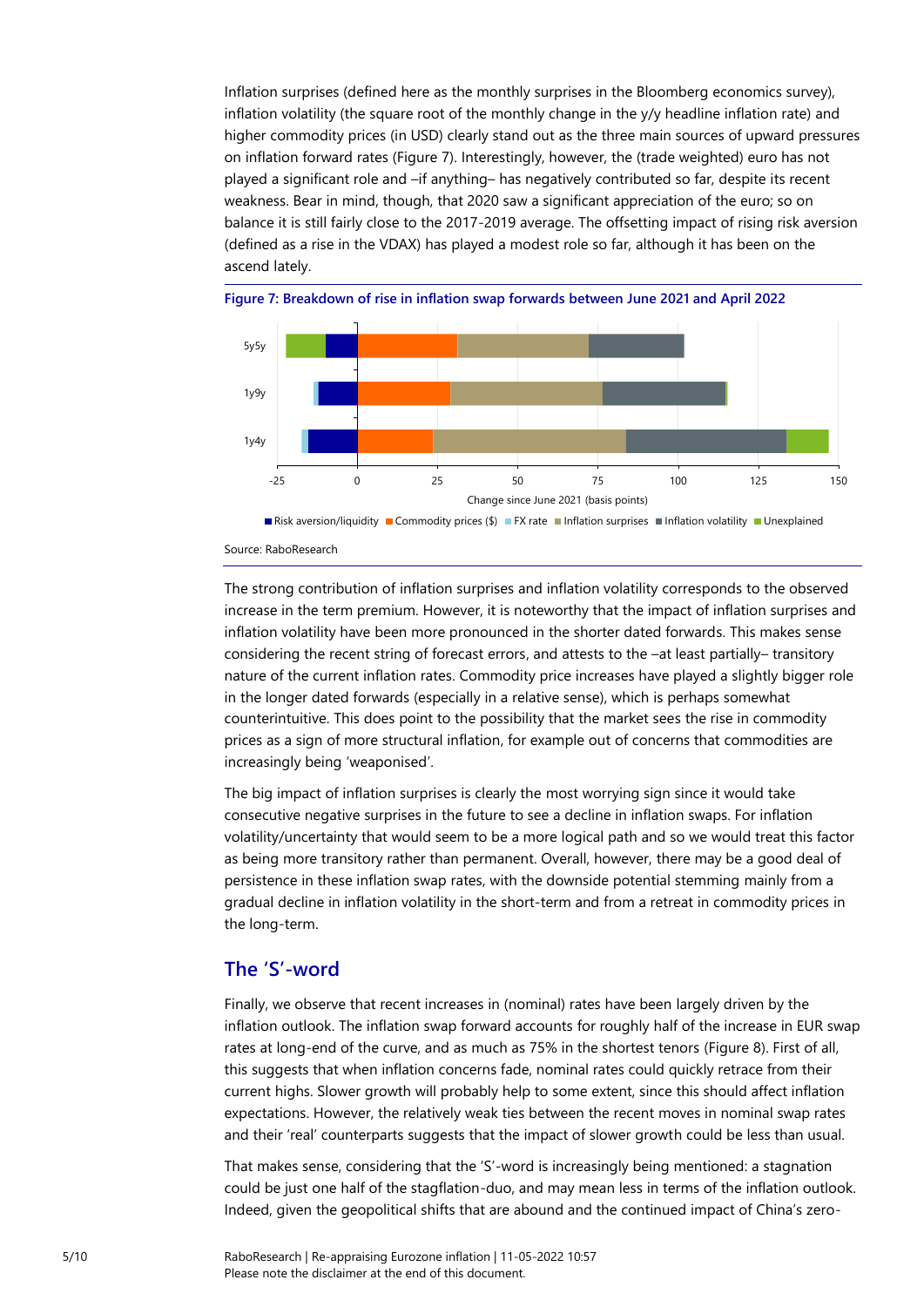

Covid policy on global supply chains a regime shift to a structurally higher inflation rate can no longer be ruled out. Managing inflation expectations will therefore require decisive action from the ECB.

# <span id="page-5-0"></span>ECB: no more procrastinating

**In short, the latest developments are again expected to have an upward impact on inflation. We believe that the ECB cannot ignore this and cannot afford to delay any longer. Therefore, we have again accelerated our timeline for the ECB, with a lift-off now seen in July. This should give the ECB more space for rate hikes this year. We have therefore maintained the two hikes we had already pencilled in for September and December, taking the deposit rate to +0.25% by year-end.** 

While the ban on Russian oil is still a work in progress, we fully expect the EU to implement this embargo. This will once again put upward pressure on inflation. Meanwhile, there is evidence that inflationary pressures are broadening across categories. As we have argued in the past, the supply-driven nature of this inflation is usually beyond the power of central banks. However, there are two aspects where the ECB can and should act.

First of all, as the Fed signalled more 50bp hikes, policy divergence continues to weigh on the EUR. This in turn reinforces the rising energy prices and worsens imported inflation – even though our analysis above suggests that the impact is still limited. Secondly, our term premium model suggests that risk-neutral expectations of medium-term inflation are now at or above the ECB's target. At the same time, a sharp recovery in the term premium signals that the market is increasingly concerned about the risks that inflation may surprise to the upside yet again. While expectations and nominal yields could still reset quite quickly when the commodity and supply chain bottlenecks improve, the risks of a regime shift to structurally higher inflation have certainly increased. We believe that the ECB cannot afford this risk, as it would likely cement market expectations above the Bank's 2% target, which would be significantly harder to undo – as the Fed is currently experiencing.

With that in mind, we also see risks of an uninterrupted sequence of hikes in the second half of this year, i.e. there is a risk that the ECB also does a quarter point in October. Nonetheless, we do still believe that the ECB is starting its hiking cycle just as inflation is about to hit the peak and just before the stagflationary impact on growth is about to become truly visible. We therefore see limited scope for a protracted hiking cycle, and don't expect it to continue in 2023. Likewise, activity stalling earlier than expected would bring downside risks to the December meeting.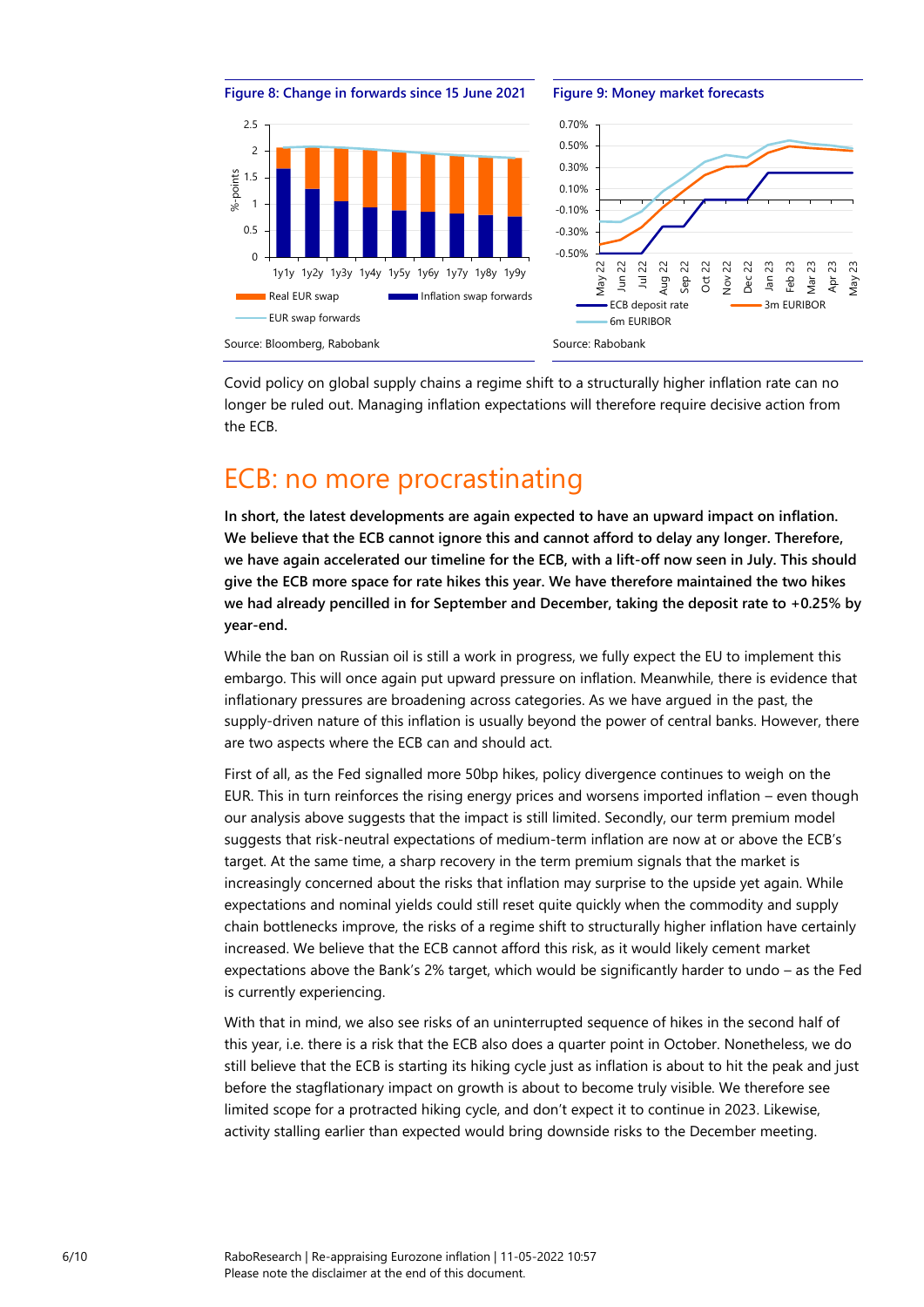#### *RaboResearch*

Global Economics & Markets [mr.rabobank.com](http://mr.rabobank.com/)

#### **Global Head**

**Jan Lambregts** +44 20 7664 9669 [Jan.Lambregts@Rabobank.com](mailto:Jan.Lambregts@Rabobank.com)

#### **Macro Strategy**

#### *Global*

**Michael Every Senior Macro Strategist** [Michael.Every@Rabobank.com](mailto:Michael.Every@Rabobank.com)

#### *Europe*

#### **Elwin de Groot**

**Head Macro Strategy** Eurozone, ECB +31 30 712 1322 [Elwin.de.Groot@Rabobank.com](mailto:Elwin.de.Groot@Rabobank.com)

#### **Bas van Geffen**

**Senior Macro Strategist** ECB, Eurozone +31 30 712 1046 [Bas.van.Geffen@Rabobank.com](mailto:Bas.van.Geffen@Rabobank.com)

#### **Wim Boonstra**

**Senior Advisor**

+31 30 216 2666 [Wim.Boonstra@Rabobank.nl](mailto:Wim.Boonstra@Rabobank.nl)

#### *Americas*

#### **Philip Marey**

**Senior Macro Strategist** United States, Fed +31 30 712 1437 [Philip.Marey@Rabobank.com](mailto:Philip.Marey@Rabobank.com)

#### **Gabriel Santos**

**Macro Strategist** Brazil +55 11 5503 7288 [Gabriel.Santos@Rabobank.com](mailto:Gabriel.Santos@Rabobank.com)

#### *Asia-Pacific*

#### **Wouter van Eijkelenburg Economist** Australia, New Zealand, India, ASEAN +31 6 103 44 147

Wouter.van.Eijkelenburg@Rabobank.nl

#### **Stefan Koopman**

**Senior Macro Strategist** UK, Eurozone +31 30 712 1328 [Stefan.Koopman@Rabobank.com](mailto:Stefan.Koopman@Rabobank.com)

#### **Erik-Jan van Harn**

**Macro Strategist** Germany, France +31 6 300 20 936 [Erik-Jan.van.Harn@Rabobank.nl](mailto:Erik-Jan.van.Harn@Rabobank.nl)

#### **Teeuwe Mevissen**

**Senior Macro Strategist** Eurozone +31 30 712 1509 [Teeuwe.Mevissen@Rabobank.com](mailto:Teeuwe.Mevissen@Rabobank.com)

#### **Maartje Wijffelaars**

**Senior Economist** Italy, Spain, Portugal, Greece +31 88 721 8329 [Maartje.Wijffelaars@Rabobank.nl](mailto:Maartje.Wijffelaars@Rabobank.nl)

#### **Christian Lawrence**

**Senior Cross-Asset Strategist** Canada, Mexico +1 212 808 6923 [Christian.Lawrence@Rabobank.com](mailto:Christian.Lawrence@Rabobank.com) **Mauricio Une Senior Macro Strategist** Brazil +55 11 5503 7347 [Mauricio.Une@Rabobank.com](mailto:Mauricio.Une@Rabobank.com)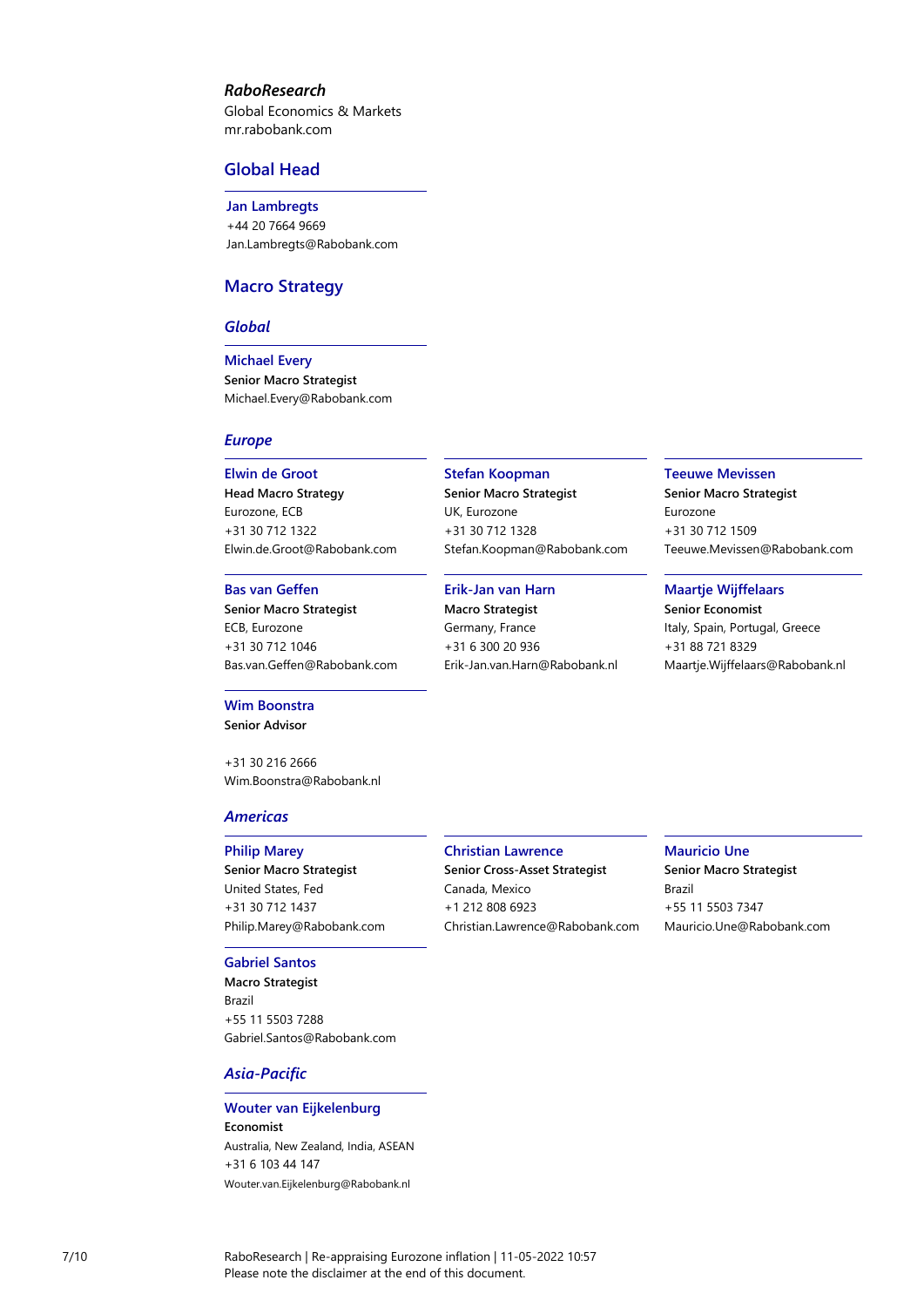### **FX Strategy**

#### **Jane Foley**

**Head FX Strategy** G10 FX +44 20 7809 4776 [Jane.Foley@Rabobank.com](mailto:Jane.Foley@Rabobank.com)

#### **Christian Lawrence**

**Senior Cross-Asset Strategist** LatAm FX +1 212 808 6923 [Christian.Lawrence@Rabobank.com](mailto:Christian.Lawrence@Rabobank.com)

#### **Rates Strategy**

**Richard McGuire**

**Head Rates Strategy** +44 20 7664 9730 [Richard.McGuire@Rabobank.com](mailto:Richard.McGuire@Rabobank.com)

#### **Lyn Graham-Taylor**

**Senior Rates Strategist** +44 20 7664 9732

#### **Credit Strategy & Regulation**

#### **Matt Cairns**

**Head Credit Strategy & Regulation** Covered Bonds, SSAs +44 20 7664 9502 [Matt.Cairns@Rabobank.com](mailto:Matt.Cairns@Rabobank.com)

**Cas Bonsema**

**Analyst** ABS +31 30 712 1849 [Cas.Bonsema@Rabobank.com](mailto:Cas.Bonsema@Rabobank.com)

#### **Energy & Metals**

#### **Ryan Fitzmaurice Strategist** +1 212 916 7874 [Ryan.Fitzmaurice@Rabobank.com](mailto:Ryan.Fitzmaurice@rabobank.com)

### **Agri Commodity Markets**

#### **Carlos Mera Head of ACMR** +44 20 7664 9512 [Carlos.Mera@Rabobank.com](mailto:Carlos.Mera@Rabobank.com)

**Bas van Zanden Senior Analyst**

Pension funds, Regulation +31 30 712 1869

[Bas.van.Zanden@Rabobank.com](mailto:Bas.van.Zanden@Rabobank.com)

[Lyn.Graham-Taylor@Rabobank.com](mailto:Lyn.Graham-Taylor@Rabobank.com)

### **Paul van der Westhuizen Senior Analyst** Financials

+31 88 721 7374 Paul.van.der.Westhuizen@Rabobank.com

**Michael Magdovitz Senior Commodity Analyst** +44 20 7664 9969 [Michael.Magdovitz@Rabobank.com](mailto:Michael.Magdovitz@Rabobank.com)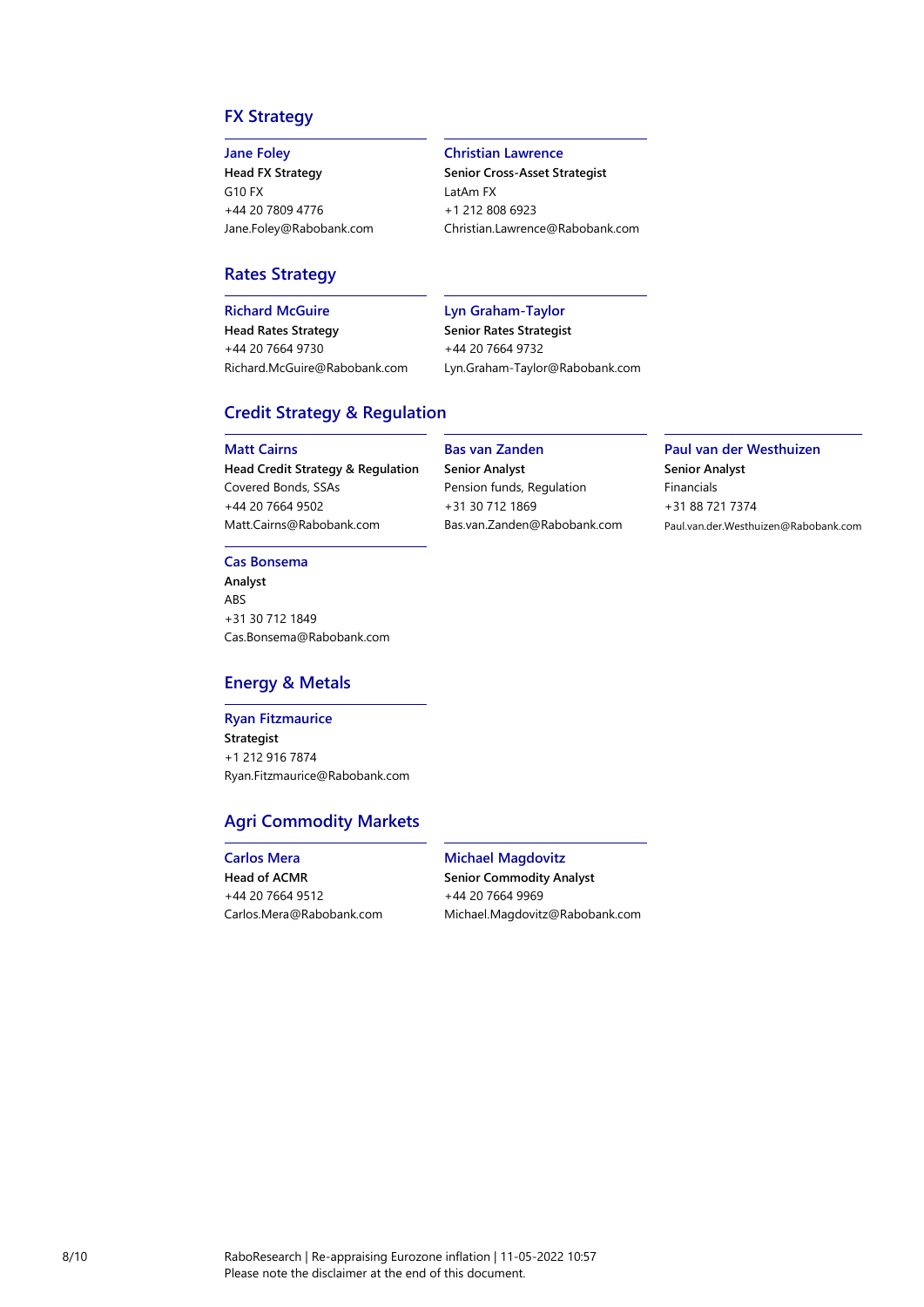## *Client coverage*

### **Wholesale Corporate Clients**

| Martijn Sorber   | Global Head            | +31 30 712 3578 | Martijn.Sorber@Rabobank.com                |
|------------------|------------------------|-----------------|--------------------------------------------|
| Hans Deusing     | Europe                 | +31 30 216 9045 | Hans.Deusing@Rabobank.com                  |
| Neil Williamson  | North America          | +1 212 808 6966 | Neil.Williamson@Rabobank.com               |
| Adam Vanderstelt | Australia, New Zealand | +61 2 8115 3102 | Adam.Vanderstelt@rabobank.com              |
| Ethan Sheng      | Asia                   | +852 2103 2688  | Ethan.Sheng@Rabobank.com                   |
| Ricardo Rosa     | Brazil                 |                 | +55 11 5503 7150 Ricardo.Rosa@Rabobank.com |

#### **Financial Institutions**

| Marcel de Bever | <b>Short Term Interest Rates</b> | +31 30 216 9740 | Marcel.de.Bever@Rabobank.com              |
|-----------------|----------------------------------|-----------------|-------------------------------------------|
| Henk Rozendaal  | Interest Rate Derivatives        | +31 30 216 9423 | Henk.Rozendaal@Rabobank.com               |
| Huib Verbeek    | <b>Bonds</b>                     |                 | +31 30 216 9612 Huib.Verbeek@Rabobank.com |
| Sjoerd van Peer | Solutions                        | +31 30 216 9072 | Sjoerd.van.Peer@Rabobank.com              |

### **Capital Markets**

| Herald Top             | Global Head of Capital<br>Markets        | +31 30 216 9501  | Herald.Top@Rabobank.com             |
|------------------------|------------------------------------------|------------------|-------------------------------------|
| Christopher Hartofilis | Capital Markets USA                      | +1 212 808 6890  | Christopher.Hartofilis@Rabobank.com |
| lan Baggott            | Capital Markets Asia                     | +852 2103 2629   | lan.Baggott@Rabobank.com            |
| Willem Kröner          | Global Head of Equity<br>Capital Markets | +31 30 712 4783  | Willem.Kroner@Rabobank.com          |
| Harman Dhami           | <b>DCM Syndicate</b>                     | +44 20 7664 9738 | Harman.Dhami@Rabobank.com           |
| Crispijn Kooijmans     | DCM FIs & SSAs                           | +31 30 216 9028  | Crispijn.Kooijmans@Rabobank.com     |
| <b>Bjorn Alink</b>     | DCM Securitisation &<br>Covered Bonds    | +31 30 216 9393  | Bjorn.Alink@Rabobank.com            |
| Othmar ter Waarbeek    | DCM Corporate Bonds                      | +31 30 216 9022  | Othmar.ter.Waarbeek@Rabobank.com    |
| Joris Reijnders        | <b>DCM Corporate Loans</b>               | +31 30 216 9510  | Joris.Reijnders@Rabobank.com        |
| <b>Brian Percival</b>  | DCM Leveraged Finance                    | +44 20 7809 3156 | Brian.Percival@Rabobank.com         |